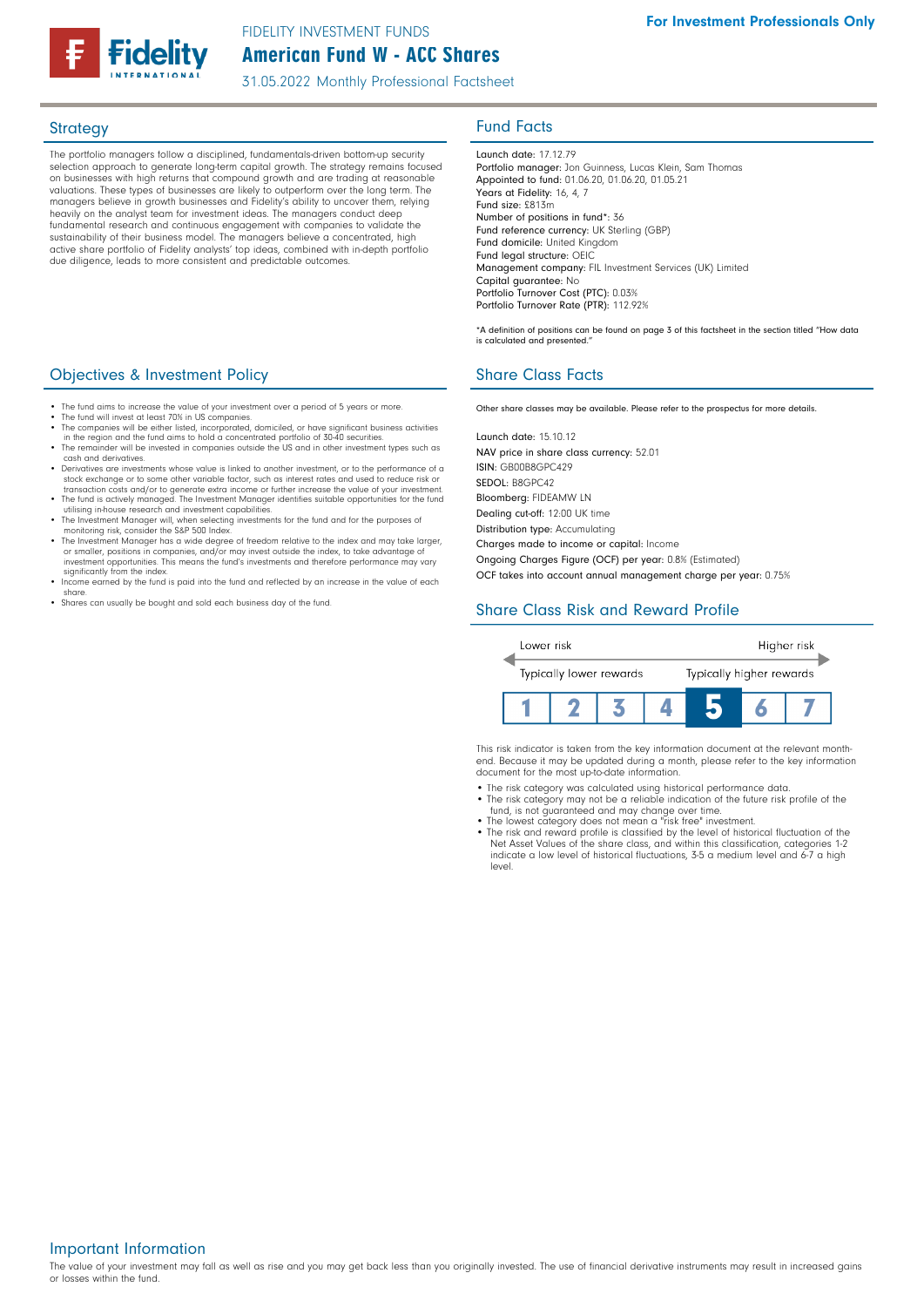Past performance is not a reliable indicator of future results. The fund's returns can be affected by fluctuations in currency exchange rates.

# Performance Comparator(s)

| Peer Group Universe        | Morningstar IA North America |
|----------------------------|------------------------------|
| Market index from 15.10.12 | S&P 500 Index NUK            |

Market index is for comparative purposes only unless specifically referenced in the Objectives & Investment Policy on page 1. The same index is used in the positioning tables on this factsheet. Where the effective date for the current market index is after the share class launch date, full history is available from Fidelity.

# Cumulative performance in GBP (rebased to 100)



Performance is shown for the last five years (or since launch for funds launched within that period).

### Performance for calendar years in GBP (%)







## Performance to 31.05.22 in GBP (%)

|                          |                          |                          |                          | <b>Exposition to the internal periods in Obi</b> | - 12 |
|--------------------------|--------------------------|--------------------------|--------------------------|--------------------------------------------------|------|
| 10.6<br>7.3              | 9.2<br>56                | 10.3<br>14.7             | 15.5<br>22.1             | 11.9                                             |      |
|                          |                          |                          |                          | $-6.0$                                           |      |
| $31.05.17 -$<br>31.05.18 | $31.05.18 -$<br>31.05.19 | $31.05.19 -$<br>31.05.20 | $31.05.20 -$<br>31.05.21 | $31.05.21 -$<br>31.05.22                         |      |
| Fund                     |                          | Index                    |                          |                                                  |      |

# Volatility & Risk (3 years)

| Annualised Volatility: fund (%) | 16.35 | <b>Annualised Alpha</b>       | $-7.98$ |
|---------------------------------|-------|-------------------------------|---------|
| <b>Relative Volatility</b>      | 1.10  | Beta                          | 0.97    |
| Sharpe Ratio: fund              | 0.36  | Annualised Tracking Error (%) | 7.71    |
| Sharpe Ratio: index             | 1.07  | Information Ratio             | $-1.29$ |
|                                 |       | R <sup>2</sup>                | 0.78    |

Calculated using month-end data points. Definitions of these terms can be found in the Glossary section of this factsheet.

#### 40.9 13.6 124 130 4 7.1 89.4 5yr Since 15.10.12\* 188.9 16.3 11.6 328.9 19.8 16.1 137 144 4 6.2 56.7 3yr Fund cumulative growth Index cumulative growth Fund annualised growth Index annualised growth  $-5.4$   $-4.4$ - -  $-20.3$   $-6.0$ - 11.9 139 157 4 120 157 4 131 156 4 125 153 4 Total number of funds Quartile ranking\*\* Ranking within Peer Group Universe W Accumulation Shares -0.2 - 0.9 - -6.3 -6.0 11.9 - 1m 3m YTD 1yr

The performance figures above include performance prior to the repurpose of the fund on 6 October 2020. Before this date the performance was achieved in circumstances that no longer apply. Source of fund performance and volatility and risk measures is Fidelity. Performance is excluding initial charge. Basis: bid-bid with income reinvested, in GBP, net ot<br>fees. Market indices are sourced from RI

\*Performance commencement date.<br>\*\*Quartile rank is for the fund's primary share class as identified by Morningstar, which may be different than the share class detailed in this factsheet and refers to performance over<br>time not be the same class of this factsheet. Quartile ranking is an internal Fidelity International calculation. Ranking may vary by share class.

#### Performance for 12 month periods in GBP (%)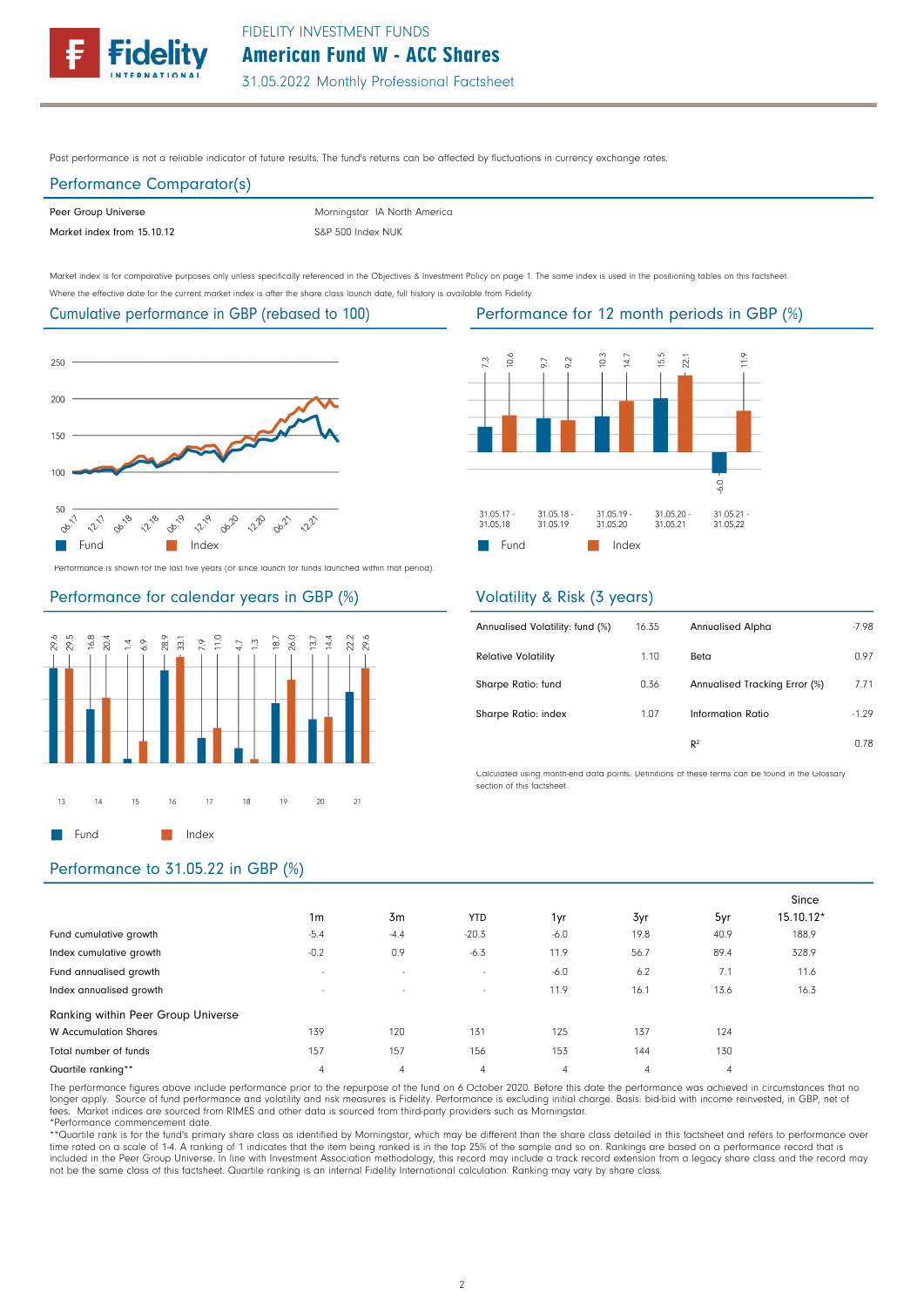

This factsheet contains information about the composition of the fund at a particular point in time. It aims to help you understand how the fund manager is positioned to achieve the fund's objectives.

The Equity Exposure table below provides an overall view of the fund. This represents - in percentage terms - how much of the fund is invested in the market. The higher the figure, the more the fund will take part in any market rises (or falls).

The definitions section provides a more comprehensive explanation of the individual elements in the table.

The exposure and positioning tables on page 4 break the fund down into a number of different views, each providing a different perspective on the fund's investments.

### Introduction **Introduction How data is calculated and presented**

Portfolio composition data has been calculated and presented according to several general principles, which are listed below.

- **Aggregation:** all investments, including derivatives, linked to a particular issuing company have been combined to form a total percentage holding for each company. The aggregate holding is referred to in this factsheet as a position. Where a company is listed in two separate countries, each listing may be classified as a separate issuing company. Exchange Traded Funds (ETFs) and derivatives on ETFs are treated as individual securities – ie not aggregated.

**Categorisation:** for investments that have underlying securities we use the attributes of the underlying issuing company or common share to determine the appropriate sector, market capitalisation band and geographic area.

- **Derivatives:** all derivatives are included on an exposure basis and, where necessary, are delta-adjusted. Delta-adjusting expresses derivatives in terms of the equivalent number of shares that would be needed to generate the same return.

"Basket" securities: securities that represent a number of company shares - like index futures or options - are allocated to categories (such as sector) whenever possible. Otherwise they are included in the "Other Index / Unclassified" category.

### Equity Exposure (% TNA)

| Equity          | Exposure<br>(% TNA)<br>97.8 |
|-----------------|-----------------------------|
| Other           | 0.0                         |
| Uninvested Cash | 2.2                         |

#### Definition of terms:

Equity: the percentage of the fund that is currently invested in the equity market.

Other: the value of any non-equity investments (excluding cash funds) expressed as a percentage of fund TNA.

Uninvested cash: this is 100% minus the fund's Equity exposure and minus Other. This leaves any residual cash exposure that is not invested in shares or via derivatives. % TNA: Data is presented as a percentage of TNA, which stands for Total Net Assets (the value of all the fund's assets after the deduction of any liabilities).

### Active Money

Active Money

73.0%

This is the sum of the fund's overweight positions (including effective cash) when compared to the market index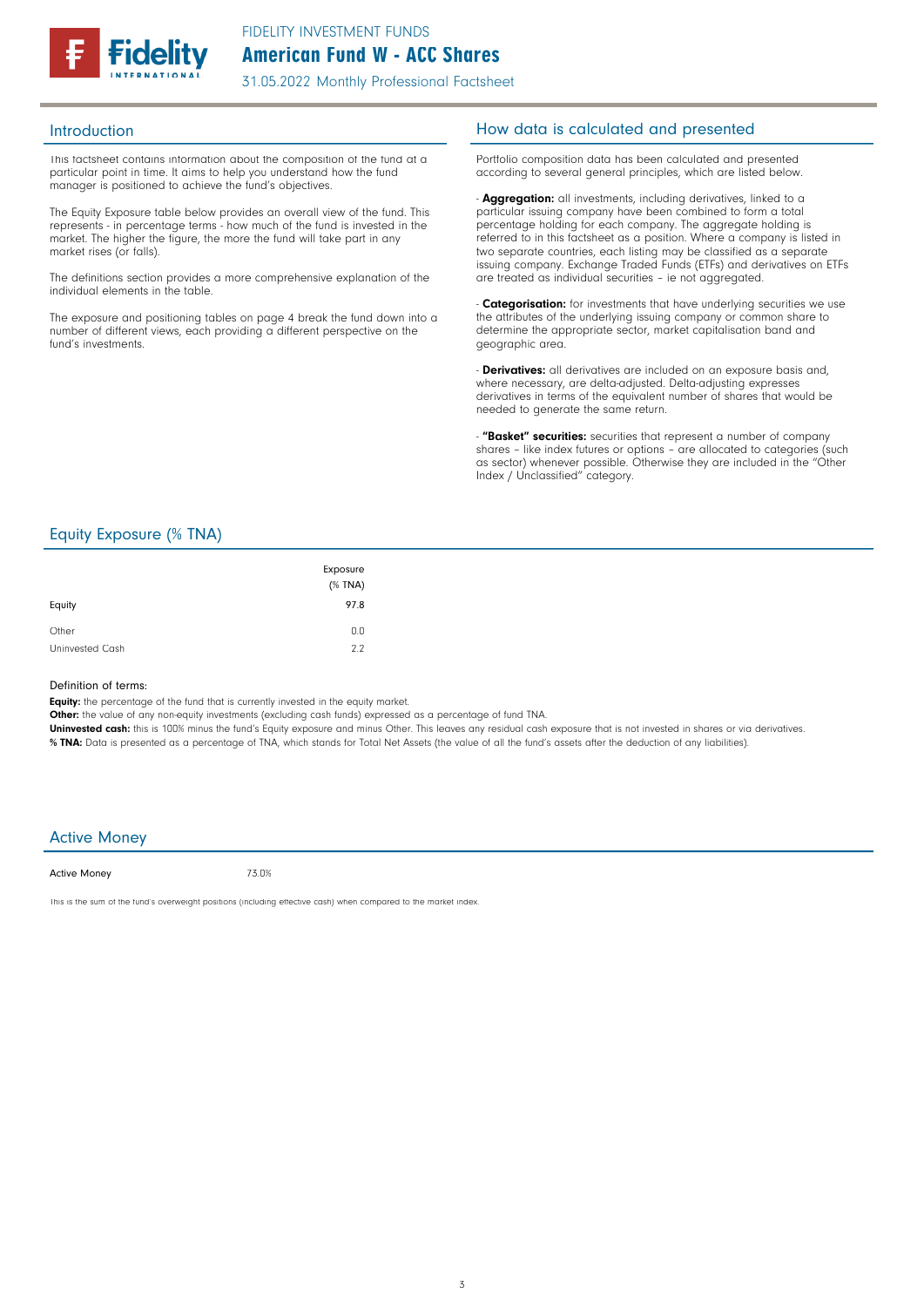# American Fund W - ACC Shares FIDELITY INVESTMENT FUNDS

31.05.2022 Monthly Professional Factsheet

| <b>GICS Sector</b>            | Fund | Index | Relative | GBP              |
|-------------------------------|------|-------|----------|------------------|
| Information Technology        | 36.8 | 27.1  | 9.7      | >10 <sub>k</sub> |
| <b>Health Care</b>            | 17.0 | 14.4  | 2.6      | $5 - 10$         |
| <b>Consumer Discretionary</b> | 13.7 | 10.9  | 2.8      | 1-5b             |
| <b>Communication Services</b> | 9.2  | 8.8   | 0.4      | $0-1b$           |
| Industrials                   | 7.6  | 7.8   | $-0.2$   | Tota             |
| Financials                    | 7.4  | 11.2  | $-3.8$   | Inde             |
| <b>Consumer Staples</b>       | 2.2  | 6.5   | $-4.3$   | Tota             |
| <b>Materials</b>              | 2.0  | 2.8   | $-0.8$   |                  |
| Energy                        | 1.9  | 4.8   | $-2.9$   |                  |
| Real Estate                   | 0.0  | 2.8   | $-2.8$   |                  |
| <b>Utilities</b>              | 0.0  | 3.0   | $-3.0$   |                  |
| <b>Total Sector Exposure</b>  | 97.8 | 100.0 |          |                  |
| Other Index / Unclassified    | 0.0  | 0.0   |          |                  |
| <b>Total Equity Exposure</b>  | 97.8 | 100.0 |          |                  |
|                               |      |       |          |                  |

# Sector/Industry Exposure (% TNA) Market Capitalisation Exposure (% TNA)

| GBP                                                  | Fund        | Index        | Relative |
|------------------------------------------------------|-------------|--------------|----------|
| $>10$ bn                                             | 89.0        | 98.4         | $-9.3$   |
| 5-10 <sub>bn</sub>                                   | 2.3         | 1.5          | 0.8      |
| $1-5bn$                                              | 4.5         | 0.1          | 4.3      |
| $0-1$ bn                                             | 0.0         | 0.0          | 0.0      |
| <b>Total Market Cap Exposure</b>                     | 95.8        | 100.0        |          |
| Index / Unclassified<br><b>Total Equity Exposure</b> | 2.0<br>97.8 | 0.0<br>100.0 |          |

## Geographic Exposure (% TNA)

|                | Fund | Index          | Relative |
|----------------|------|----------------|----------|
| <b>USA</b>     | 96.1 | 994            | $-3.3$   |
| Ireland        | 17   | 0.0            | 1.7      |
| United Kingdom | 0.0  | 0.5            | $-0.5$   |
| Netherlands    | 0.0  | n <sub>1</sub> | $-0.1$   |

| <b>Total Geographic Exposure</b> | 978 | 100.0 |
|----------------------------------|-----|-------|
| Other Index / Unclassified       | n n | 0.0   |
| <b>Total Equity Exposure</b>     | 978 | 100.0 |

### Top Positions (% TNA)

|                           | <b>GICS Sector</b>            | Geographic Location |
|---------------------------|-------------------------------|---------------------|
| MICROSOFT CORP            | Information Technology        | <b>USA</b>          |
| APPLE INC                 | Information Technology        | <b>USA</b>          |
| ALPHABET INC              | <b>Communication Services</b> | <b>USA</b>          |
| AMAZON.COM INC.           | <b>Consumer Discretionary</b> | <b>USA</b>          |
| UNITEDHEALTH GROUP INC    | Health Care                   | <b>USA</b>          |
| <b>ACCENTURE PLC</b>      | Information Technology        | <b>USA</b>          |
| <b>IQVIA HOLDINGS INC</b> | Health Care                   | <b>USA</b>          |
| PROGRESSIVE CORP OHIO     | <b>Financials</b>             | <b>USA</b>          |
| <b>TRANSUNION</b>         | Industrials                   | <b>USA</b>          |
| MASTERCARD INC            | Information Technology        | <b>USA</b>          |

|                               | Fund | Index | Relative |
|-------------------------------|------|-------|----------|
| ACCENTURE PLC                 | 4.6  | 0.5   | 4.1      |
| IQVIA HOLDINGS INC.           | 3.9  | 0.1   | 3.8      |
| UNITEDHEALTH GROUP INC.       | 4.8  | 1.3   | 3.5      |
| MICROSOFT CORP                | 9.1  | 5.8   | 3.3      |
| PROGRESSIVE CORP OHIO         | 3.5  | 0.2   | 3.3      |
| <b>TRANSUNION</b>             | 3.2  | 0.0   | 3.2      |
| <b>BOSTON SCIENTIFIC CORP</b> | 2.8  | 0.2   | 2.6      |
| <b>FNVESTNET INC.</b>         | 2.5  | 0.0   | 2.5      |
| <b>KBR INC</b>                | 2.3  | 0.0   | 2.3      |
| HORIZON THERAPEUTICS PLC.     | 2.2  | n n   | 2.2      |

## Positions Concentration (% TNA)

|        | Fund | Index |
|--------|------|-------|
| Top 10 | 48.9 | 28.0  |
| Top 20 | 73.0 | 37.4  |
| Top 50 | 97.8 | 53.6  |

Definition of terms:<br>
Top Positions: these din the positioning tables on this page is the index defined in the Performance Comparator(s) section on page 2 of this factsheet.<br>
ITOP Positions: those companies in which the la

| Geographic Location | Fund | Index          | Relative |  |
|---------------------|------|----------------|----------|--|
| <b>USA</b>          | 9.1  | 5.8            | 3.3      |  |
| <b>USA</b>          | 6.2  | 6.6            | $-0.4$   |  |
| <b>USA</b>          | 5.8  | 3.8            | 2.1      |  |
| <b>USA</b>          | 5.0  | 3.0            | 2.0      |  |
| <b>USA</b>          | 4.8  | 1.3            | 3.5      |  |
| <b>USA</b>          | 4.6  | 0.5            | 4.1      |  |
| <b>USA</b>          | 3.9  | 0.1            | 3.8      |  |
| <b>USA</b>          | 3.5  | 0.2            | 3.3      |  |
| <b>USA</b>          | 3.2  | 0.0            | 3.2      |  |
| <b>USA</b>          | 29   | $\cap$ $\circ$ | 2n       |  |

# Top Overweight Positions (% TNA) Top Underweight Positions (% TNA)

|                                | Fund | Index | Relative |
|--------------------------------|------|-------|----------|
| TESLA INC.                     | 0.0  | 1.8   | $-1.8$   |
| BERKSHIRE HATHAWAY INC DEL     | 0.0  | 1.7   | $-1.7$   |
| JOHNSON & JOHNSON              | 0.0  | 1.4   | $-1.4$   |
| NVIDIA CORP                    | 0.0  | 1.3   | $-1.3$   |
| <b>FXXON MOBIL CORP</b>        | 0.0  | 1.2   | $-1.2$   |
| <b>JPMORGAN CHASE &amp; CO</b> | 0.0  | 1.1   | $-1.1$   |
| PROCTER & GAMBLE CO.           | 0.0  | 1.0   | $-1.0$   |
| VISA INC                       | 0.0  | 1.0   | $-1.0$   |
| CHEVRON CORP NEW               | 0.0  | 1.0   | $-1.0$   |
| HOME DEPOT INC.                | 0.0  | 0.9   | $-0.9$   |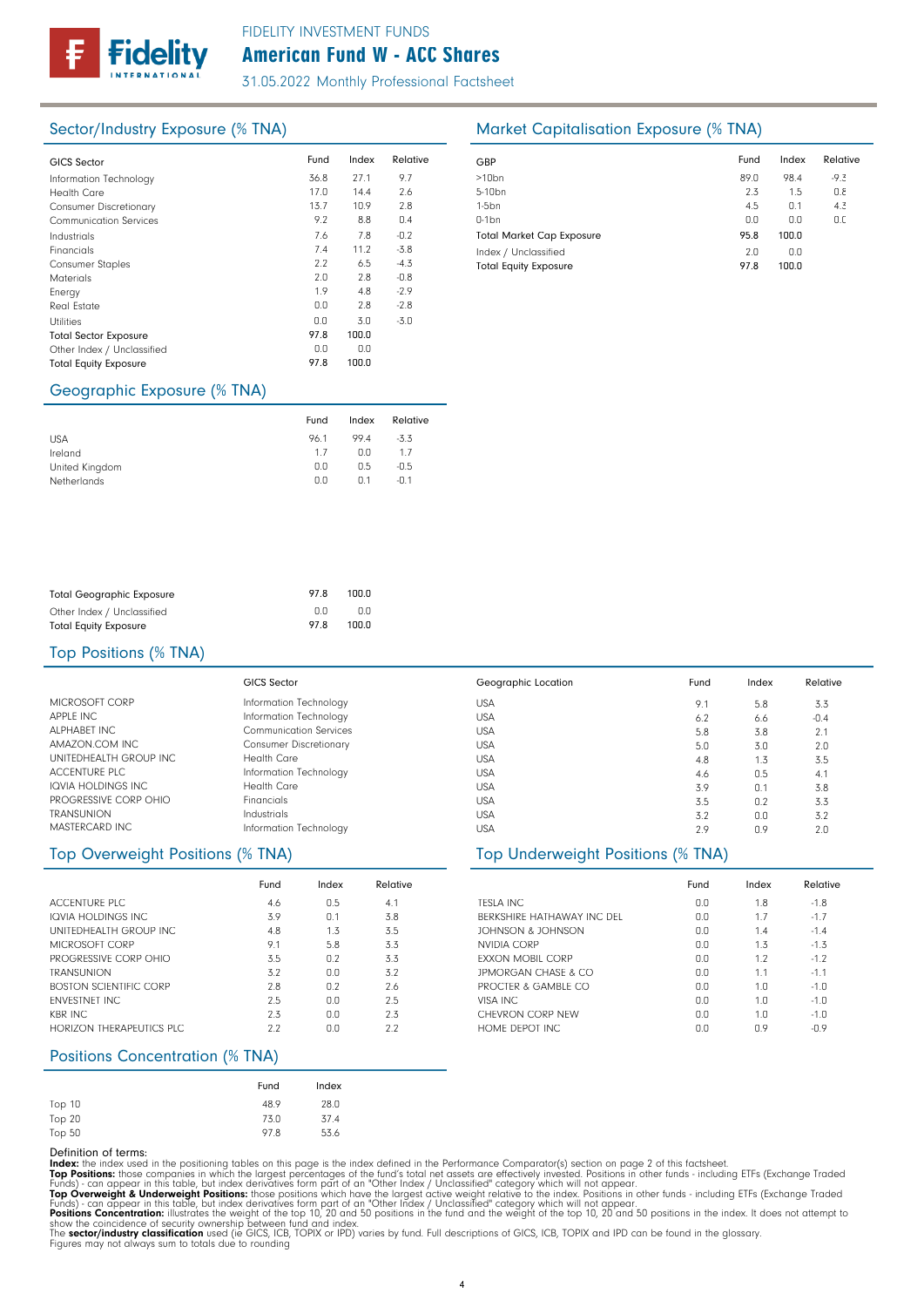

### **Attribution**

Performance attribution is produced in the currency shown below. For funds with multiple share classes, the attribution return reflects the aggregate performance across all the share classes. It may therefore deviate from the published return for a particular share class. When using the analysis for hedged share classes, please consider that the attribution is shown before the impact of hedging.

The contributions shown in the tables are before the impact of charges. If charges are applied, their effect is captured in the "Other" category in the tables and will also be reflected in the fund return.

All investments, including derivatives, linked to a particular issuing company have been combined to form a total percentage for each issuing company.

The sector/industry and geographic contribution tables (where relevant) display a maximum of eleven individual entries. Where applicable, only top five and bottom five are listed, with the remaining contribution shown in the "Other Sectors" or "Others" category.

| Currency of attribution       | UK Sterling (GBP) |
|-------------------------------|-------------------|
| One month relative return (%) | $-5.24$           |

#### Position Contribution (%) 2 and 2 and 2 and 2 and 2 and 2 and 2 and 2 and 2 and 2 and 2 and 2 and 2 and 2 and 2 and 2 and 2 and 2 and 2 and 2 and 2 and 2 and 2 and 2 and 2 and 2 and 2 and 2 and 2 and 2 and 2 and 2 and 2 an

| TOP CONTRIBUTORS              | Average<br>Relative<br>Weight | Relative<br>Performance<br>Contribution | TOP DETRACTORS           | Average<br>Relative<br>Weight | Relative<br>Performance<br>Contribution |
|-------------------------------|-------------------------------|-----------------------------------------|--------------------------|-------------------------------|-----------------------------------------|
| FLUTTER ENTERTAINMENT PLC.    | 1.6                           | 0.30                                    | AMAZON.COM INC.          | 2.2                           | $-1.06$                                 |
| PROGRESSIVE CORP OHIO         | 3.1                           | 0.29                                    | WORKDAY INC              | 1.7                           | $-0.50$                                 |
| TESLA INC                     | $-1.9$                        | 0.26                                    | <b>ENVESTNET INC</b>     | 2.7                           | $-0.43$                                 |
| DENBURY INC                   | 1.8                           | 0.21                                    | LULULEMON ATHLETICA INC. | 1.9                           | $-0.38$                                 |
| ZOOM VIDEO COMMUNICATIONS INC | 1.1                           | 0.17                                    | AIRBNB INC               | 1.3                           | $-0.36$                                 |
| WALMART INC                   | $-0.6$                        | 0.10                                    | MICROSOFT CORP           | 3.2                           | $-0.30$                                 |
| PROCTER & GAMBLE CO           | $-1.1$                        | 0.09                                    | SNOWFLAKE INC            | 0.9                           | $-0.30$                                 |
| <b>TARGET CORP</b>            | $-0.3$                        | 0.09                                    | <b>VERISIGN INC.</b>     | 1.8                           | $-0.29$                                 |
| COSTCO WHOLFSALF CORP         | $-0.6$                        | 0.08                                    | ALPHARFT INC.            | 2.2                           | $-0.25$                                 |
| PROLOGIS INC.                 | $-0.3$                        | 0.07                                    | SALESFORCE INC           | 2.0                           | $-0.22$                                 |

Positions in other funds - including ETFs (Exchange Traded Funds) - can appear in this table, but index derivatives form part of an "Index / Unclassified" category which will appear in the table(s) below when relevant.

# Sector/Industry Contribution (%) 1 month

#### Information Technology 9.7 -2.33 -0.26 -2.58 Average Relative Weight Security Selection Sector/ Industry Selection Total Relative **Contributi** on CONTRIBUTIONS TO RELATIVE RETURN GICS Sector Consumer Staples -5.1 0.15 0.19 0.34<br>
Real Estate -2.8 0.00 0.15 0.15 Real Estate -2.8 0.00 0.15 0.15 Materials -0.8 -0.08 0.05 -0.03 Industrials -0.5 0.26 -0.34 -0.08 Utilities -3.0 0.00 -0.11 -0.11 Financials -3.9 -0.05 -0.15 -0.20 Energy -2.8 -0.03 -0.39 -0.42 Communication Services 0.6 -0.25 -0.28 -0.53 Health Care 2.6 -0.39 -0.15 -0.54<br>Consumer Discretionary 2.9 -1.23 -0.02 -1.21 Consumer Discretionary Total Primary Assets -3.0 -3.95 -1.26 -5.21<br>
Other\* -3.0 -0.03 Other\*  $3.0$  -0.03  $\overline{O}$  TOTAL  $\overline{O}$  -5.24

\*Other includes portfolio components not already listed such as cash, expenses and other miscellaneous items.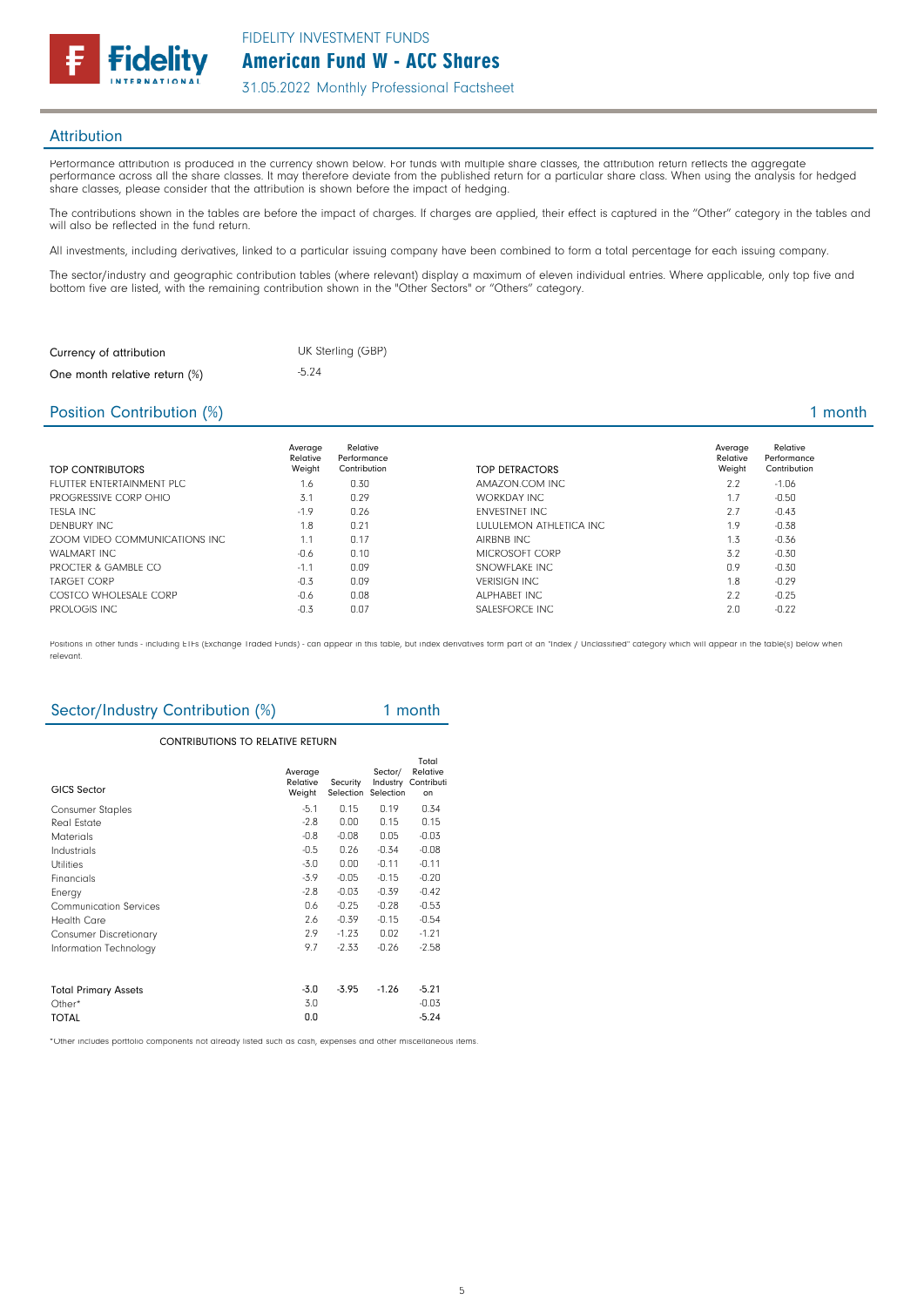

### ESG Metrics

The factsheet is a snapshot of the portfolio at the date indicated above. ESG ratings distribution may vary over time. Representation of this data is for informational purposes only. If<br>the SFDR classification is shown as website at www.fidelityinternational.com

### Sustainability Characteristics (31.05.2022)

|                                                       | Fund | Index |
|-------------------------------------------------------|------|-------|
| MSCI ESG Fund Rating (AAA-CCC)                        | AA   | N/A   |
| Weighted Average Carbon Intensity (tCo2e/\$M Revenue) | 51.8 | 156.3 |
| Carbon Footprint (tCO2/\$M Invested)                  | 10.3 | 47.4  |
| <b>SFDR Classification</b>                            | N/A  | N/A   |

MSCI Ratings Distribution % (31.05.2022)



\*N/A will be displayed if there is no ESG data available for the fund/index or if the coverage of underlying securities is under 50%. \*NR - Not rated

#### Glossary

MSCI ESG Fund Rating: This shows the funds ESG rating based on the Quality Scores given to the fund by MSCI. This ranges from AAA, AA (Leader), A, BBB, BB (Average) to B, CCC

(Laggard).<br>**Weighted Average Carbon Intensity**: is calculated as the sum of each portfolio weight multiplied by the Co2e per \$M of Revenue of each holding. This metric provides a snapshot o

the fund's exposure to carbon-intensive companies and includes scope 1 and scope 2 carbon emissions.<br>**Carbon Footprint**: Provides a normalized snapshot of the funds contribution to carbon emissions.<br>**SFDR Classification:** and are products with ESG objectives. Article 8 funds focus on promoting ESG characteristics and this must be a primary focus of the product. Article 6 funds integrate sustainability<br>risks into investment analysis and deci

#### Disclaimer

ESG Rating Source: ©2022 MSCI ESG Research LLC. Reproduced by permission, no further distribution. MSCI ESG Research LLC and its affiliates (the "ESG Parties"), obtain information<br>from sources they consider reliable, none

reported. SFDR Classification is assigned by Fidelity in line with the EU Sustainable Financial Disclosure Regulation.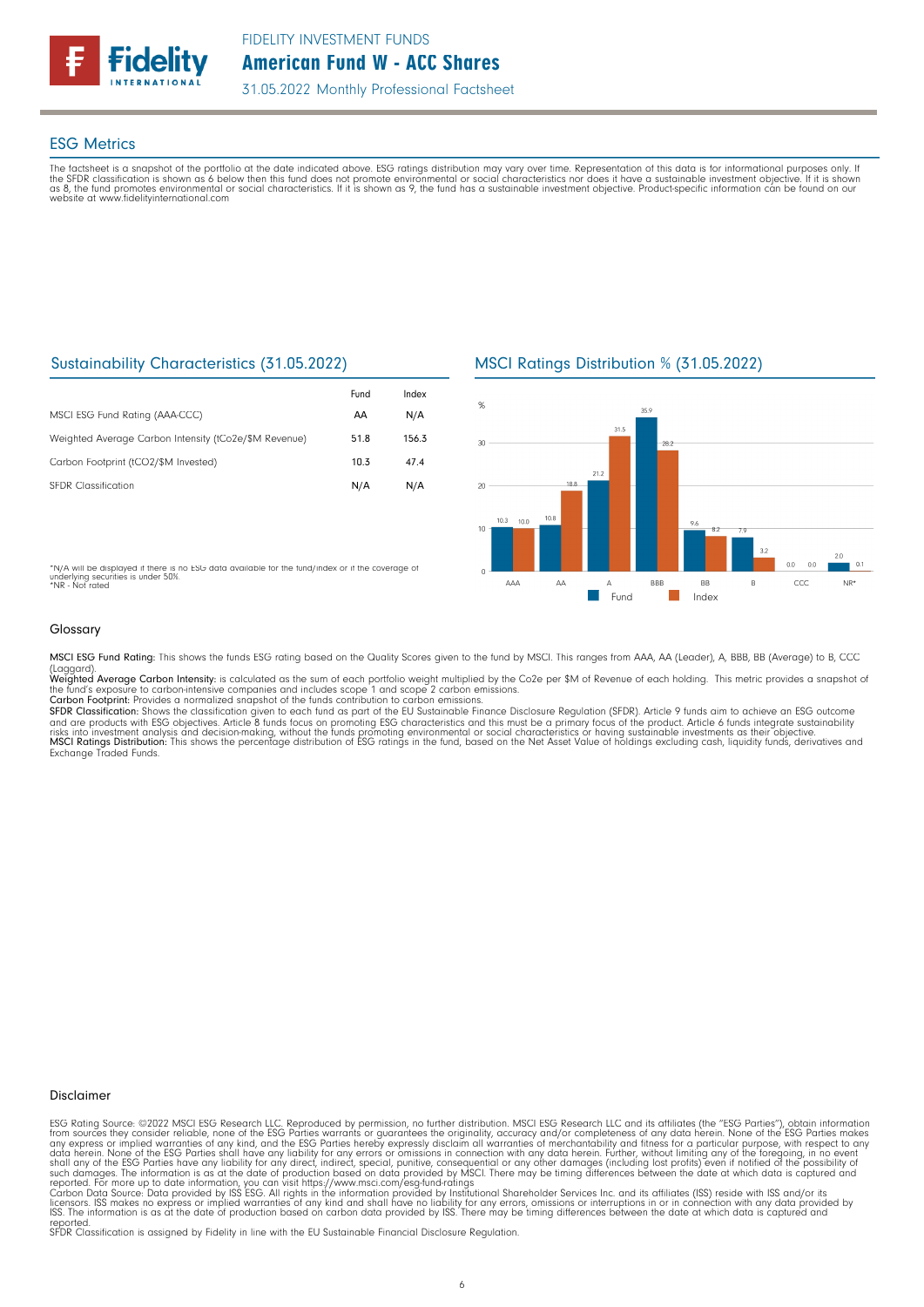### Glossary / additional notes

#### Volatility & Risk

**Annualised volatility:** a measure of how variable returns for a fund or comparative market index have been around their historical average (also known as "standard deviation"). Two funds may<br>produce the same return over a calculation is the standard deviation of 36 monthly returns presented as an annualised number. Volatility for funds and indices are calculated independently of each other

**Relative volatility:** a ratio calculated by comparing the annualised volatility of a fund to the annualised volatility of a comparative market index. A value greater than 1 indicates the fund has been<br>more volatile than t measure of 0.8 would mean the fund has been 20% less volatile than the index.

**Sharpe ratio:** a measure of a fund's risk-adjusted performance, taking into account the return on a risk-free investment. The ratio allows an investor to assess whether the fund is generating adequate the tund is generati

Annualised alpha: the difference between a fund's expected return (based on its beta) and the fund's actual return. A fund with a positive alpha has delivered more return than would be expected given its beta

**Beta:** a measure of a fund's sensitivity to market movements (as represented by a market index). The beta of the market is 1.00 by definition. A beta of 1.10 shows that the fund could be expected to<br>perform 10% better tha perform 15% worse than the market return during up markets and 15% better during down markets.

**Annualised tracking error:** a measure showing how closely a tund tollows the index to which it is being compared. It is the standard deviation of the fund's excess returns. The higher the fund's<br>tracking error, the higher

**Information ratio:** a measure ot a tund's eftectiveness in generating excess return for the level of risk taken. An information ratio of U.5 shows the fund has delivered an annualised excess return<br>equivalent to half the

Rº: a measure representing the degree to which a fund's return can be explained by the returns of a comparative market index. A value of 1 signifies the fund and index are perfectly correlated. A<br>measure of 0.5 means only correlation between fund and index).

**Ongoing charges** figure represents the charges taken from the fund over a year. It is calculated at the fund's financial year end and may vary from year to year. For classes of funds with fixed ongoing charges figure repr

For more information about charges (including details of the fund's financial year end), please consult the charges section in the most recent Prospectus.

**Historic yield**<br>The historic yield for a fund is based on its dividends declared over the preceding 12 months. It is calculated by summing the dividend rates declared in that period, divided by the price as at the date of publication. Declared dividends may not be confirmed and may be subject to change. Where 12 months of declared dividend data does not exist a historic yield will not be published.

#### Sector/industry classification

GICS: The Global Industry Classification Standard is a taxonomy mainly used across MSCI and S&P indices in which each company is assigned by its principal business activity to one of 11 sectors, 24 industry groups, 69 industries and 158 sub-industries. More information is available at http://www.msci.com/gics

**ICB:** The Industry Classitication Benchmark is a taxonomy mainly used across FTSE Russell indices in which each company is assigned by its principal business activity to one of 11 industries, 20<br>supersectors, 45 sectors a

TOPIX: Tokyo stock Price Index, commonly known as TOPIX, is a stock market index for the Tokyo Stock Exchange (TSE) in Japan, tracking all domestic companies of the exchange's First Section. It is calculated and published by the TSE.

**IPD** means the Investment Property Databank who are a provider of performance analysis and benchmarking services for investors in real estate. IPD UK Pooled Property Funds Index - All Balanced<br>Funds is a component of the

#### Independent Assessment

**Scope Fund Rating:** The rating measures how well a fund has balanced risk and reward relative to its peers. The rating is based solely on performance for funds with a five year track record. Funds<br>with a shorter history a and  $E = poor$ 

**Morningstar Star Rating for Funds:** The rating measures how well a tund has balanced risk and reward relative to its peers. Star ratings are strictly based on past performance and Morningstar<br>suggests investors use them t

**Primary share class:** is identified by Morningstar when the analysis calls for only one share class per fund to be in the peer group. It is the share class Morningstar recommends as the best proxy for the best proxy for c for the fund will have its own primary share class.

Portfolio Turnover Rate (PTR) and Portfolio Turnover Cost (PTC), where shown: SRDII does not define a methodology for these values; ours is as follows: PTR = (purchases of securities + sales of<br>securities) minus (subscript minus implicit costs.